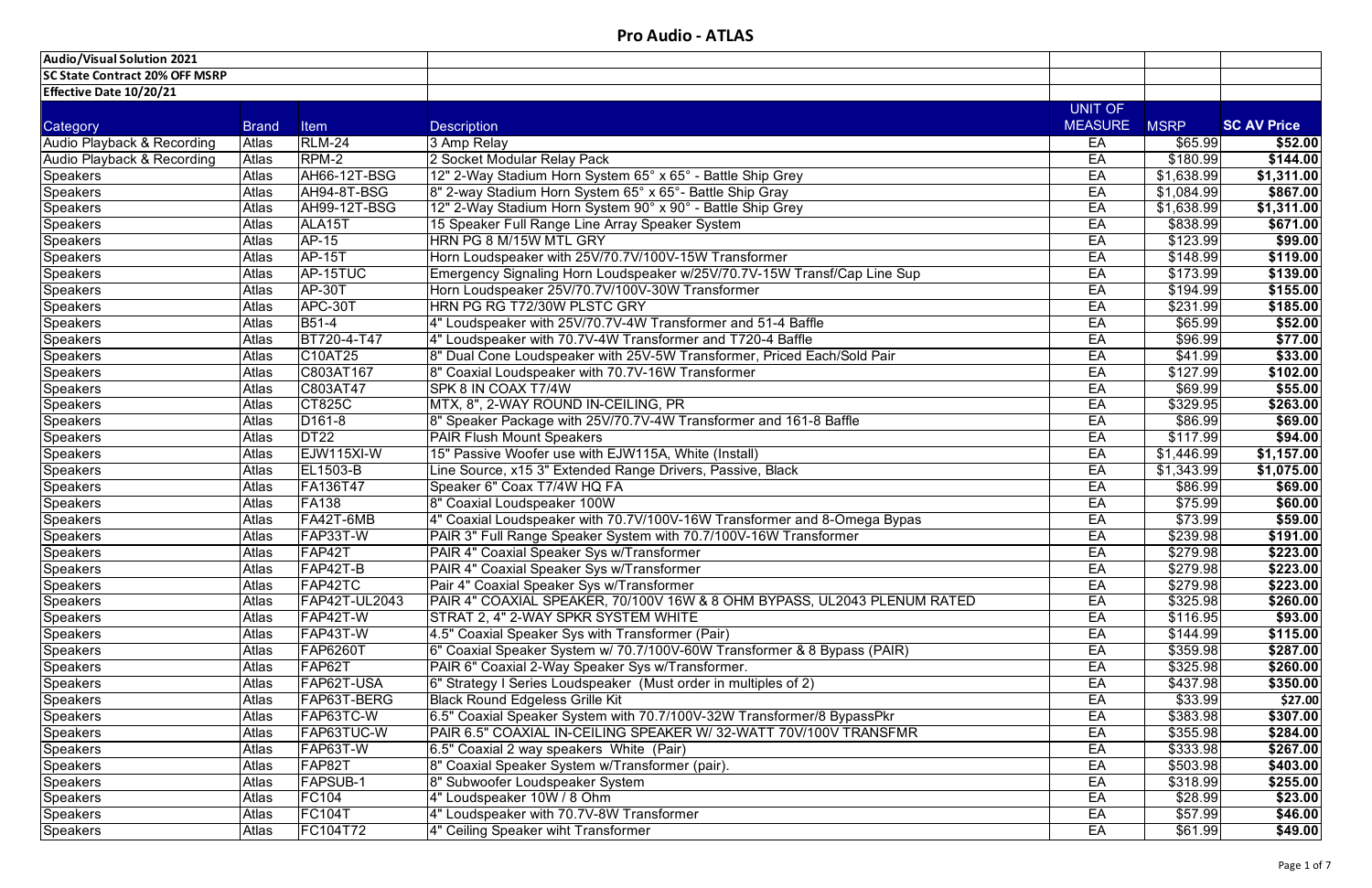| <b>Speakers</b> | Atlas        | FD72W           | Pre-assembled baffle, 5 oz 8" Loudspeaker 25/70.7V-4W xfmr/62-8          | EA | \$48.99              | \$39.00  |
|-----------------|--------------|-----------------|--------------------------------------------------------------------------|----|----------------------|----------|
| Speakers        | <b>Atlas</b> | FD72W-HC        | 8" IN-CEILING LOUDPEAKER ASSEMBLY W 25V/70.7V TRANSFORMER BAFFLE         | EA | \$78.99              | \$63.00  |
| <b>Speakers</b> | <b>Atlas</b> | <b>FS12T-66</b> | 12" FS Series Arena Horn with 65x65 degree dispersion                    | EA | \$1,001.99           | \$801.00 |
| Speakers        | <b>Atlas</b> | <b>FS12T-94</b> | 12" FS Series Arena Horn with 90 x 40 Degree Dispersion                  | EA | \$1,001.99           | \$801.00 |
| Speakers        | <b>Atlas</b> | GA-15T          | Re-entrant Horn Loudspeaker with 25V/70.7V-15W Transformer               | EA | \$88.99              | \$71.00  |
| <b>Speakers</b> | <b>Atlas</b> | <b>GA-30T</b>   | Re-entrant Horn Loudspeaker with 25V/70.7V-30W Transformer               | EA | \$106.99             | \$85.00  |
| Speakers        | <b>Atlas</b> | GD87            | 8" 10 oz Coaxial Loudspeaker with 70.7V-8W Transformer                   | EA | \$55.99              | \$44.00  |
| Speakers        | Atlas        | GD87W           | 8" 10 oz Coaxial Loudspeaker with 70.7V-8W Transformer and Baffle        | EA | \$63.99              | \$51.00  |
| Speakers        | Atlas        | <b>GSBT-G</b>   | TALL BASE FOR ALL WEATHER OUTDOOR LANDSCAPE SPEAKER MODEL GSH-G          | EA | $\overline{$}188.99$ | \$151.00 |
| <b>Speakers</b> | Atlas        | GSH-G           | All Weather Outdoor Landscape Speaker with 32-Watt 70V Transformer       | EA | \$371.99             | \$297.00 |
| Speakers        | Atlas        | GSS-G           | Garden Speaker (Short Base) 70.7V with 8 Bypass                          | EA | \$534.99             | \$427.00 |
| <b>Speakers</b> | Atlas        | <b>18SC+</b>    | 8" In-Wall/In-Ceiling PoE+ IP Loudspeaker System with LED Display        | EA | \$931.99             | \$745.00 |
| <b>Speakers</b> | Atlas        | <b>18SM+</b>    | 8" In-Wall/In-Ceiling PoE+ IP Loudspeaker System with Microphone         | EA | \$931.99             | \$745.00 |
| Speakers        | Atlas        | IHVP+           | PoE+ Vandal and Weather Resistant IP Loudspeaker                         | EA | \$24.99              | \$19.00  |
| <b>Speakers</b> | Atlas        | M1000           | 8" Dual Cone Speaker with 70.7V-4W Transformer and Enclosure             | EA | \$78.99              | \$63.00  |
| Speakers        | Atlas        | M1000R          | 8" Speaker with 70.7V-4W Transformer and Round Enclosure, BLACK          | EA | \$111.99             | \$89.00  |
| <b>Speakers</b> | Atlas        | M1000R-W        | 8" Speaker with 70.7V-4W Transformer and Round Enclosure                 | EA | \$111.99             | \$89.00  |
| Speakers        | Atlas        | M1000-USA       | SPK MSK USA - Must be order in Multiples of Qty 4                        | EA | \$120.99             | \$96.00  |
| Speakers        | Atlas        | M1000-W         | 8" Dual Cone Speaker with 70.7V-4W Transformer and Enclosure             | EA | \$94.99              | \$75.00  |
| Speakers        | Atlas        | M812-S2T7-BX-RS | 8" Sound Masking Loudspeaker W/ 5-Watt 70V Transformer and Enclousure    | EA | \$152.99             | \$122.00 |
| Speakers        | Atlas        | <b>MVX-193</b>  | BT 19" Monitor Panel 2RU 3" Speaker                                      | EA | \$576.99             | \$461.00 |
| <b>Speakers</b> | Atlas        | <b>PD-30T</b>   | DRV ONLY T7-30W                                                          | EA | \$152.99             | \$122.00 |
| Speakers        | Atlas        | PD-5VT          | PD-5VT DVR CMP T7/40W                                                    | EA | \$273.99             | \$219.00 |
| <b>Speakers</b> | Atlas        | PD60A           | Compression Driver 60W 16OHM, FOR LARGE FORMAT HORN SPEAKERS             | EA | \$248.99             | \$199.00 |
| Speakers        | <b>Atlas</b> | PD60AT          | Compression Driver with 70.7V-60W Transformer                            | EA | \$316.99             | \$253.00 |
| <b>Speakers</b> | Atlas        | PM4FA-B         | 4" 2-way Pendent Mount Speaker                                           | EA | \$220.99             | \$176.00 |
| Speakers        | <b>Atlas</b> | PM4FA-W         | 4" 2-way Pendent Mount Speaker (PAIR)                                    | EA | \$353.90             | \$283.00 |
| <b>Speakers</b> | <b>Atlas</b> | <b>PM8CX-WH</b> | 8" 2-way High Performance Pendant Mount Speaker with 70.7V-60W Transfmr  | EA | \$500.99             | \$400.00 |
| <b>Speakers</b> | <b>Atlas</b> | PM8FA-B         | PEND MNT 8" FA 60W 70V/8M BLK                                            | EA | \$342.99             | \$274.00 |
| <b>Speakers</b> | <b>Atlas</b> | <b>PM8FA-WH</b> | 8" 2-way Performance Pendant Mount Speaker with 70.7V-60W Transformer    | EA | \$342.99             | \$274.00 |
| <b>Speakers</b> | Atlas        | PM8GD-B         | 8" 2-way High Efficiency Pendant Mount Speaker with 70.7V-8W Transformer | EA | \$313.99             | \$251.00 |
| Speakers        | <b>Atlas</b> | <b>PM8GD-WH</b> | 8" 2-way High Efficiency Pendant Mount Speaker with 70.7V-8W Transformer | EA | \$313.99             | \$251.00 |
| <b>Speakers</b> | Atlas        | ROCKFA62T-BR    | 6" 2-WAY COAXIAL SPEAKER WITH 70.7V-32W TRANS                            | EA | \$203.99             | \$163.00 |
| Speakers        | <b>Atlas</b> | S162T-USA       | Pre-Assembled Strategy Series 6" System Package                          | EA | \$381.98             | \$305.00 |
| Speakers        | <b>Atlas</b> | <b>SBMS</b>     | Open Ceiling Square Beam Mount Speaker System with 8" Driver & Transform | EA | \$111.99             | \$89.00  |
| Speakers        | <b>Atlas</b> | <b>SD72</b>     | 8" Dual Cone Loudspeaker with 25V/70.7-5W Transformer                    | EA | \$28.99              | \$23.00  |
| Speakers        | <b>Atlas</b> | <b>SD722W</b>   | 8" Speaker Sys with 25V/70.7V-2W Transformer & Model 62-8 Style Baffle   | EA | \$20.99              | \$16.00  |
| <b>Speakers</b> | Atlas        | SD722W-KIT      | 8" Speaker Sys, Tranformer, Baffle, Ceiling Enc, & 8" T-Bar Bridge       | EA | \$41.99              | \$33.00  |
| Speakers        | <b>Atlas</b> | SD72W           | 8" Dual Cone Loudspeaker with Transformer and Model 62-8 Baffle System   | EA | \$41.99              | \$33.00  |
| Speakers        | <b>Atlas</b> | SD72W-KIT       | 8" Dual Cone Ldspkr, Transformer, Baffle, Ceiling Enc, & 8" T-Bar Bridge | EA | \$68.99              | \$55.00  |
| Speakers        | <b>Atlas</b> | SD72WV          | 8" Dual Cone Loudspeaker w/25V/70.7-5W Transformer and Model 62-8 Baffle | EA | \$52.99              | \$42.00  |
| <b>Speakers</b> | Atlas        | SD72WV-KIT      | 8" Ldspkr, Transformer, Baffle, Volume Contr, Ceiling Enc, T-Bar Bridge  | EA | \$79.99              | \$63.00  |
| Speakers        | <b>Atlas</b> | SHS-6T2         | Strategically Hidden Loudspeaker with Adaptive Dispersion Lens Tech      | EA | \$317.99             | \$254.00 |
| Speakers        | <b>Atlas</b> | SM12CXT-W       | Surface Mount 12" Coaxial Speaker System 70.7/100V/8                     | EA | \$829.99             | \$663.00 |
| Speakers        | Atlas        | SM195-812       | Surface Mount Clock / Speaker Enclosure Mounts 840-812A Baffle           | EA | \$111.99             | \$89.00  |
| Speakers        | <b>Atlas</b> | SM42T-B         | 4" 2-Way Weather Resisant Speaker. (Pair)                                | EA | \$217.98             | \$174.00 |
| <b>Speakers</b> | Atlas        | SM42T-WH        | 4" 2-Way Weather Resisant Speaker. (PAIR)                                | EA | \$217.98             | \$174.00 |
| Speakers        | Atlas        | SM52T-B         | 5 1/4" 2-Way Weather Resistant Spkr (PAIR)                               | EA | \$481.98             | \$385.00 |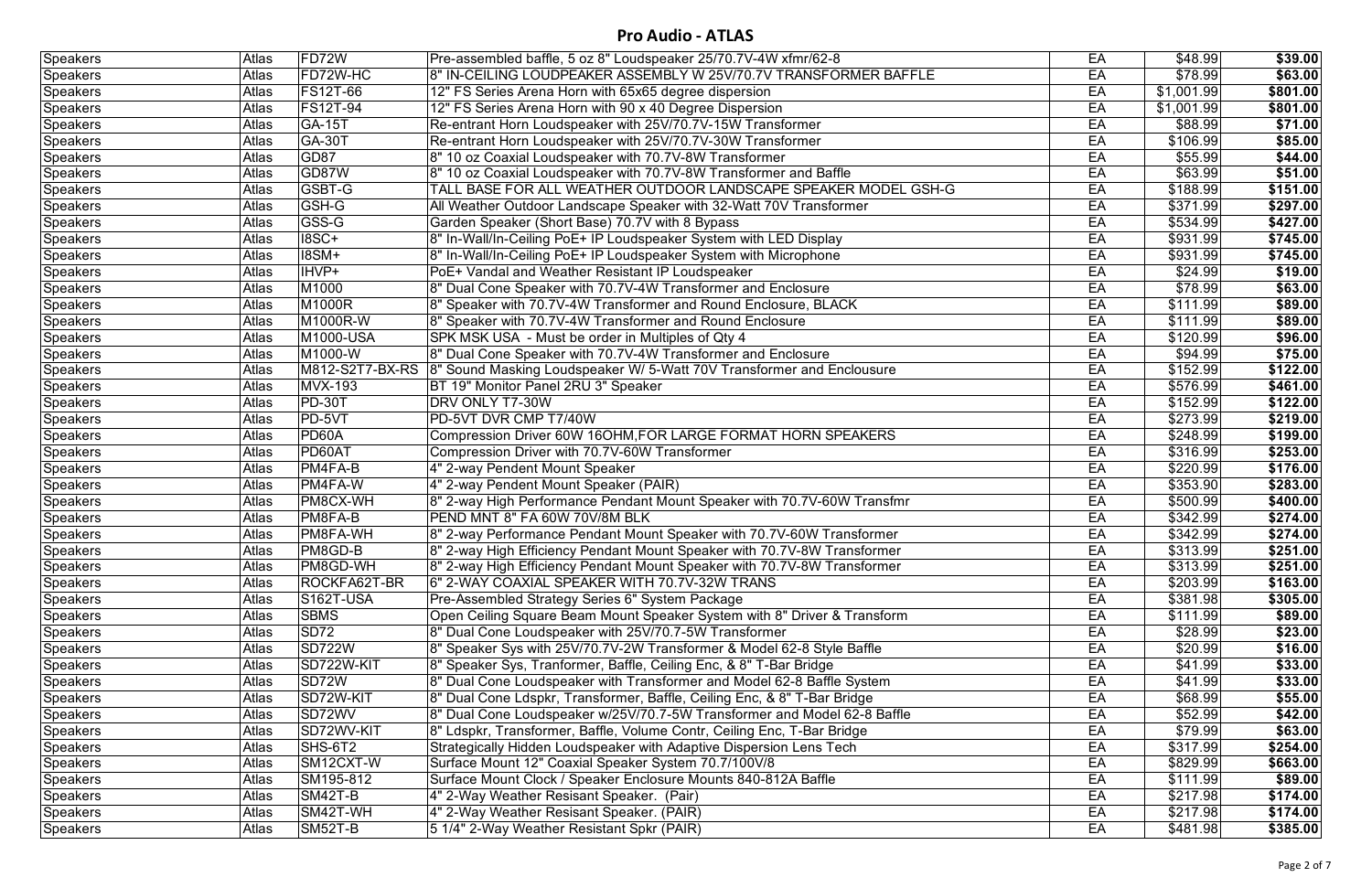| <b>Speakers</b>            | Atlas        | SM52T-WH           | 5 1/4" 2-Way Weather Resistant Spkr. (PAIR)                             | EA | \$481.98   | \$385.00   |
|----------------------------|--------------|--------------------|-------------------------------------------------------------------------|----|------------|------------|
| <b>Speakers</b>            | Atlas        | SM63T-B            | 6.5" 2-Way Weather Resistant Loudspeaker System with 70.7V/100V         | EA | \$635.98   | \$508.00   |
| Speakers                   | Atlas        | <b>SM82T-B</b>     | 8" 2-Way Weather Resistant Spkr Sys. (Pair)                             | EA | \$408.99   | \$327.00   |
| Speakers                   | Atlas        | SM82T-WH           | 8" 2-Way Weather Resistant Spkr Sys (PAIR)                              | EA | \$408.99   | \$327.00   |
| Speakers                   | Atlas        | SM8CXT-B           | 8"Coaxial Speaker System 70.7/100V/                                     | EA | \$602.99   | \$482.00   |
| <b>Speakers</b>            | Atlas        | SM8CXT-W           | <b>SPEAKERS</b>                                                         | EA | \$602.99   | \$482.00   |
| <b>Speakers</b>            | <b>Atlas</b> | T <sub>18</sub>    | High-Quality Transformer 60W (70.7V)                                    | EA | \$63.99    | \$51.00    |
| Speakers                   | Atlas        | TAS-1              | Temporary Audio System (Up to 20,000 sq ft)                             | EA | \$2,786.99 | \$2,229.00 |
| Speakers                   | Atlas        | VPCS-2G-2          | Vandal Proof Intercom Stations With Cone Loudspeaker, 25V Transformer   | EA | \$132.99   | \$106.00   |
| Speakers                   | Atlas        | <b>VT-152UCN</b>   | Voice/Tone Surface mount compression driver loudspeaker 25v 15w         | EA | \$156.99   | \$125.00   |
| <b>Speakers</b>            | Atlas        | <b>VTF-152UCN</b>  | Voice/Tone recessed compression driver loudspeaker 25V 15 W             | EA | \$160.99   | \$128.00   |
| Speakers                   | Atlas        | VTF-157UCN         | Voice/Tone Recessed Compression Driver Loudspeaker 70.7V 15W - NG       | EA | \$160.99   | \$128.00   |
| <b>Speakers</b>            | Atlas        | $Z2-B$             | 2-ZONE HIGH DEFINITION ACOUSTICAL SYSTEM                                | EA | \$1,216.99 | \$973.00   |
| <b>Speaker Accessories</b> | <b>Atlas</b> | 193-8-6            | <b>BACKBOX ASSEMBLY</b>                                                 | EA | \$48.99    | \$39.00    |
| Speaker Accessories        | Atlas        | $51-8$             | <b>BAF 8 IN RN CRS WHT</b>                                              | EA | \$11.99    | \$9.00     |
| <b>Speaker Accessories</b> | Atlas        | 61-8W              | BAF 8 IN RN CRS 2-P WHT                                                 | EA | \$26.99    | \$21.00    |
| <b>Speaker Accessories</b> | Atlas        | 62-8-052           | General Purpose 8" Steel Baffle Black                                   | EA | \$24.99    | \$19.00    |
| <b>Speaker Accessories</b> | <b>Atlas</b> | $ 81-8R$           | 8" Round Hole T-Bar Bridge                                              | EA | \$15.99    | \$12.00    |
| <b>Speaker Accessories</b> | Atlas        | 81-8S              | TIL BRG 8" SQ                                                           | EA | \$19.99    | \$15.00    |
| <b>Speaker Accessories</b> | Atlas        | $95 - 8 - 7$       | 8" Recessed Round Enclosure 7 inch deep w/fiberglass                    | EA | \$43.99    | \$35.00    |
| <b>Speaker Accessories</b> | Atlas        | $96 - 8 - 10$      | ENC 8 IN RN .641C' PLAS FLNG                                            | EA | \$58.99    | \$47.00    |
| <b>Speaker Accessories</b> | Atlas        | AH12-8STDIA        | Replacement Diaphragm for HF Driver in AH12-8 Stadium Horns             | EA | \$44.99    | \$35.00    |
| <b>Speaker Accessories</b> | Atlas        | AH12STWOOFER       | 12" Woofer Replacement for AHXX-12T Stadium Horns                       | EA | \$175.99   | \$140.00   |
| <b>Speaker Accessories</b> | Atlas        | AST-6A             | <b>SW BOX 6 ROOMS</b>                                                   | EA | \$181.99   | \$145.00   |
| <b>Speaker Accessories</b> | Atlas        | E408-250           | Precision, Plate Mounted 250W Attenuator, 1.5dB Steps                   | EA | \$82.99    | \$66.00    |
| <b>Speaker Accessories</b> | Atlas        | EQ81               | 8" Round Hole T-Bar Bridge For Flanged Enclosures                       | EA | \$26.99    | \$21.00    |
| <b>Speaker Accessories</b> | Atlas        | <b>FA136T87</b>    | 6" COAXIAL IN-CEILING LOUDSPEAKER WITH 8-WATT 70V TRANSFORMER           | EA | \$90.99    | \$72.00    |
| <b>Speaker Accessories</b> | Atlas        | <b>FA170-6</b>     | SQUARE GRILL FOR 6" STRATEGY SPEAKERS                                   | EA | \$64.99    | \$51.00    |
| <b>Speaker Accessories</b> | Atlas        | <b>FA720-6</b>     | BAF 6" RN CRS FA 2-P                                                    | EA | \$35.99    | \$28.00    |
| <b>Speaker Accessories</b> | Atlas        | <b>FA730-8</b>     | Round Recessed Grill for 8" Ceiling Speaker                             | EA | \$143.99   | \$115.00   |
| Speaker Accessories        | Atlas        | <b>FA81-6</b>      | TIL BRG 6 IN FA                                                         | EA | \$17.99    | \$14.00    |
| Speaker Accessories        | Atlas        | <b>FA95-8</b>      | ENC 8 IN .167C'                                                         | EA | \$46.99    | \$37.00    |
| Speaker Accessories        | Atlas        | <b>FA97-6</b>      | ENC 6 IN FA .145C'                                                      | EA | \$56.99    | \$45.00    |
| <b>Speaker Accessories</b> | Atlas        | FAP33-TR           | New Construction Ring FAP33T-W                                          | EA | \$36.99    | \$29.00    |
| <b>Speaker Accessories</b> | Atlas        | FAP63-TR           | <b>New Construction Ring FAP63T-W</b>                                   | EA | \$39.99    | \$31.00    |
| <b>Speaker Accessories</b> | Atlas        | <b>IP-FEST-HVP</b> | Flush Mount Straight Enclosure for IP-HVP Only, Stainless Steel, White  | EA | \$224.99   | \$179.00   |
| Speaker Accessories        | Atlas        | MCHAIN72           | Optional 72" Hang Chain w/Clips and 2 "S" Hooks for use with M1000,     | EA | \$10.99    | \$8.00     |
| <b>Speaker Accessories</b> | Atlas        | <b>P78-8</b>       | 8" Plastic Mounting Ring w/ Tabs for 16" Studs                          | EA | \$9.99     | \$7.00     |
| <b>Speaker Accessories</b> | Atlas        | <b>SE175-4</b>     | 8" Surface Mount Square Enclosure 4" Deep                               | EA | \$52.99    | \$42.00    |
| <b>Speaker Accessories</b> | Atlas        | <b>SEST-IH</b>     | Surface Mount Straight Enclosure for IHVP+ Only, Stainless Steel, White | EA | \$202.99   | \$162.00   |
| <b>Speaker Accessories</b> | Atlas        | SM12CBKT-B         | SURFACE MOUNT U BRACKET FOR SM12CXT-B                                   | EA | \$72.99    | \$58.00    |
| <b>Speaker Accessories</b> | Atlas        | SM82HFDRV          | <b>SM82 Complete HF Replacement DRIVER</b>                              | EA | \$55.99    | \$44.00    |
| <b>Speaker Accessories</b> | Atlas        | SM8CBKT-W          | Bracket SM8 "C" - White for Use with SM8CXT-B and SM8SUB70-B            | EA | \$63.99    | \$51.00    |
| Speaker Accessories        | Atlas        | SMBALLMOUNT-W      | BRKT SM42 SM52 BALL MOUNT 20LB CAP WHT EA                               | EA | \$33.99    | \$27.00    |
| <b>Speaker Accessories</b> | Atlas        | <b>SS500E</b>      | LIGHTWEIGHT ADJUSTABLE TRIPOD SPEAKER STAND                             | EA | \$154.99   | \$123.00   |
| <b>Speaker Accessories</b> | Atlas        | T62-8              | <b>General Purpose 8" Torsion Baffle</b>                                | EA | \$24.99    | \$19.00    |
| <b>Speaker Accessories</b> | Atlas        | T95-8-10           | T95-8-10 ENC 8 IN RN TOR GLAS .438                                      | EA | \$60.99    | \$48.00    |
| Speaker Accessories        | Atlas        | VP161A-APF         | Recessed Vandal Proof Baffle for APF Loud Speakers                      | EA | \$86.99    | \$69.00    |
|                            |              |                    |                                                                         |    |            |            |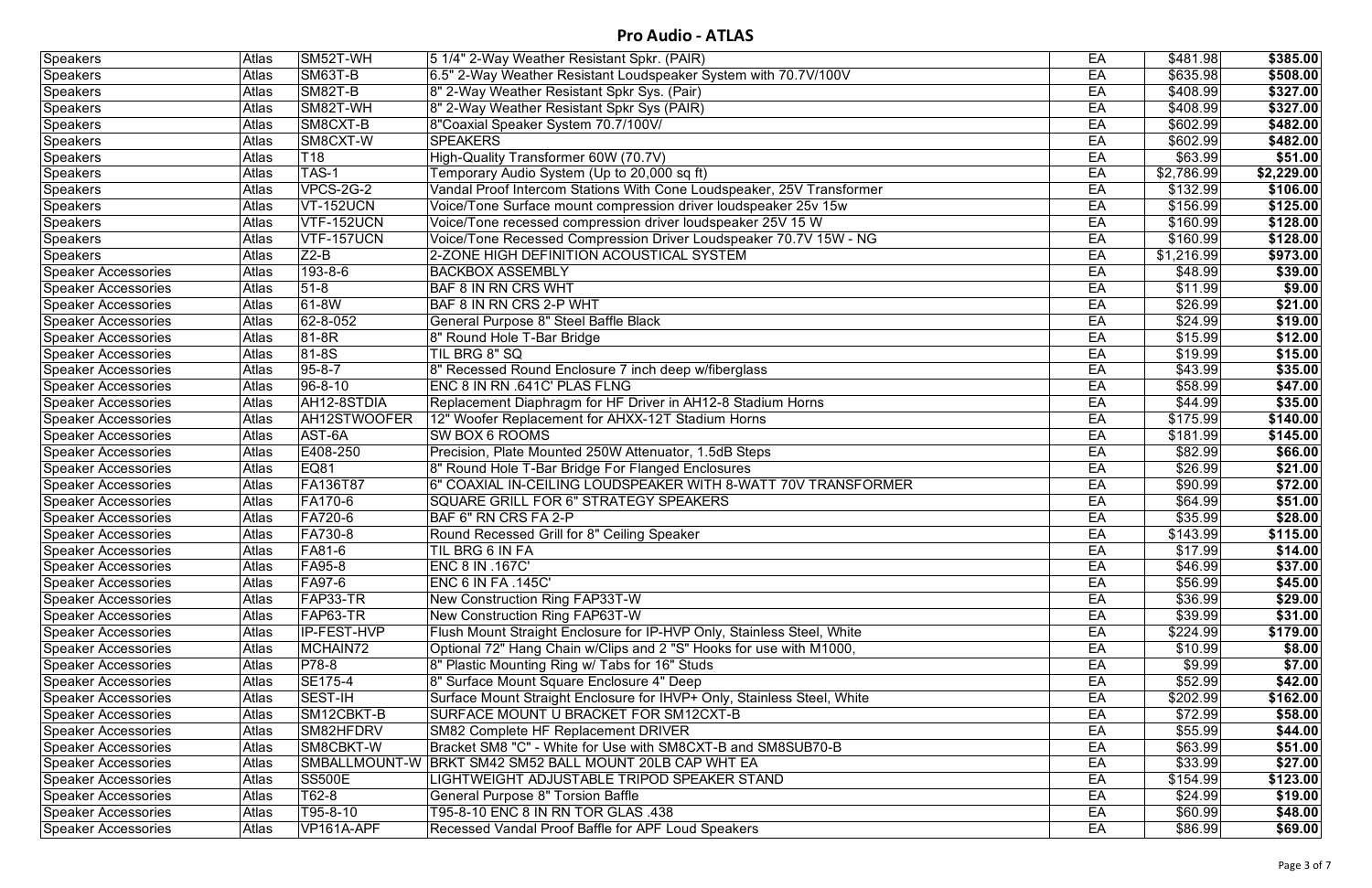| <b>Speaker Accessories</b>   | Atlas        | <b>VP161A-R4</b>   | BAF V-P 4 IN SQ WHT                                                      | EA | \$86.99    | \$69.00    |
|------------------------------|--------------|--------------------|--------------------------------------------------------------------------|----|------------|------------|
| <b>Amplifiers</b>            | <b>Atlas</b> | AA100PHD           | 4-Input, 100-Watt Mixer Amplifier with Automatic System Test (PHD)       | EA | \$801.99   | \$641.00   |
| <b>Amplifiers</b>            | Atlas        | <b>AA120</b>       | 120 Watt Six Input Mixer Amplifier                                       | EA | \$831.99   | \$665.00   |
| <b>Amplifiers</b>            | <b>Atlas</b> | <b>AA120G</b>      | 6-INPUT, 120-WATT MIXER AMPLIFIER                                        | EA | \$882.99   | \$706.00   |
| Amplifiers                   | Atlas        | AA200PHD           | 6-Input, 200-Watt Mixer Amplifier with Automatic System Test (PHD)       | EA | \$1,030.99 | \$824.00   |
| Amplifiers                   | <b>Atlas</b> | AA200PHD-CE        | CE Listed 6-Input, 200-Watt Mixer Amplifier with Automatic System Test   | EA | \$1,030.99 | \$824.00   |
| Amplifiers                   | Atlas        | AA240              | 240 Watt Six Input Mixer Amplifier                                       | EA | \$1,171.99 | \$937.00   |
| Amplifiers                   | <b>Atlas</b> | AA30PHD            | 3-Input, 30-Watt Mixer Amplifier with Automatic System Test (PHD)        | EA | \$332.99   | \$266.00   |
| <b>Amplifiers</b>            | Atlas        | <b>AA35G</b>       | 3-Input, 35-Watt Mixer Amplifier With Global Power Supplu                | EA | \$365.99   | \$292.00   |
| Amplifiers                   | Atlas        | AA400PHD           | 6-Input, 400 Watt Mixer Amp w/ Automatic system Test                     | EA | \$1,513.99 | \$1,211.00 |
| <b>Amplifiers</b>            | Atlas        | AA50PHD            | 3-Input, 50-Watt Mixer Amplifier with Automatic System Test              | EA | \$494.99   | \$395.00   |
| Amplifiers                   | Atlas        | AA60G              | 3-Input, 60-Watt Mixer Amplifier With Global Power Supplu                | EA | \$534.99   | \$427.00   |
| Amplifiers                   | Atlas        | AM1200             | <b>Self Contained Masker</b>                                             | EA | \$394.99   | \$315.00   |
| Amplifiers                   | Atlas        | AP-GNL18           | Power 16" Goose Neck LED Lamp                                            | EA | \$59.99    | \$47.00    |
| Amplifiers                   | Atlas        | ASP-MG2240         | Amplified Sound Masking System W/ Onboard DSP GEN 40W 2 OUT              | EA | \$869.99   | \$695.00   |
| <b>Amplifiers</b>            | <b>Atlas</b> | <b>CP400</b>       | AMP, 200W/CH 70.7V 240W/CH 4 OHM                                         | EA | \$1,027.99 | \$822.00   |
| Amplifiers                   | Atlas        | <b>CP700</b>       | Amp, 350W/CH 70.7V 400W/CH 4 OHM                                         | EA | \$1,242.99 | \$994.00   |
| <b>Amplifiers</b>            | Atlas        | <b>DPA-102PM</b>   | 100W Networkable 2-Channel Power Amplifier                               | EA | \$531.99   | \$425.00   |
| Amplifiers                   | Atlas        | <b>DPA1202</b>     | Networkable 2-Channel 1200-Watt Power Amplifier                          | EA | \$1,852.99 | \$1,482.00 |
| Amplifiers                   | Atlas        | <b>DPA404</b>      | AMP, DSP 4X100W @70.7/100V 1RU                                           | EA | \$1,420.99 | \$1,136.00 |
| <b>Amplifiers</b>            | Atlas        | <b>DPA602</b>      | Networkable 2-Channel 600-Watt Power Amplifier                           | EA | \$1,482.99 | \$1,186.00 |
| Amplifiers                   | <b>Atlas</b> | <b>DPA804</b>      | 800-WATT NETWORKABLE 4-CHANNEL POWER AMPLIFIER WITH OPTIONAL DANTE NW AD | EA | \$1,867.99 | \$1,494.00 |
| Amplifiers                   | Atlas        | <b>ECS-204</b>     | 20A Power Conditioner & Sequencer                                        | EA | \$767.99   | \$614.00   |
| <b>Amplifiers</b>            | Atlas        | GPN1200K           | Kit, TSD-GPN1200, TSD-PS24V-250MA, TSD-RMK                               | EA | \$345.99   | \$276.00   |
| <b>Amplifiers</b>            | Atlas        | <b>HPA602</b>      | High Power Amplifier HPA Series: Dual Channe, 600 Watt Commerical AMP    | EA | \$1,245.99 | \$996.00   |
| Amplifiers                   | Atlas        | MA40G              | 40 Watt 3 Channel Mixer Amplifier with Global Power Supply               | EA | \$318.99   | \$255.00   |
| Amplifiers                   | Atlas        | MA60G              | 60 Watt 3 Channel Mixer Amplifier with Global Power Supply               | EA | \$527.99   | \$422.00   |
| Amplifiers                   | Atlas        | <b>PA1001G</b>     | 100W 70.7V Single Channel Pole Mount Amplifier                           | EA | \$542.99   | \$434.00   |
| Amplifiers                   | Atlas        | PA40G              | 40W Single Channel Power Amplifier with Global Power Supply              | EA | \$311.99   | \$249.00   |
| Amplifiers                   | Atlas        | <b>PA601</b>       | 60 Watt Single Channel Power Amplifie                                    | EA | \$509.99   | \$407.00   |
| Amplifiers                   | Atlas        | <b>PA60G</b>       | 60W Single Channel Power Amplifier with Global Power Supply              | EA | \$418.99   | \$335.00   |
| Amplifiers                   | <b>Atlas</b> | $\overline{PA702}$ | 70W Two-Channel Pole Mount Amplifier                                     | EA | \$357.95   | \$286.00   |
| Amplifiers                   | <b>Atlas</b> | TSD-GPN1200        | TSD, SND MSK GEN, 12W, 70V OUT                                           | EA | \$286.99   | \$229.00   |
| <b>Amplifiers</b>            | <b>Atlas</b> | TSD-MIX41          | TSD, Mixer, 2 Mic/Line, 1 SUM RCA                                        | EA | \$283.99   | \$227.00   |
| Amplifiers                   | <b>Atlas</b> | TSD-ML22VCA        | TSD, VCA, 2 In x 2 Out                                                   | EA | \$290.99   | \$232.00   |
| Amplifiers                   | <b>Atlas</b> | <b>TSD-PA10VG</b>  | 10W Mono 4/25V/70.7V/100V Power Amplifier                                | EA | \$195.99   | \$156.00   |
| <b>Amplifiers</b>            | <b>Atlas</b> | TSD-PA122G         | 12W x 2 4 2-Channel Power Amplifier                                      | EA | \$277.99   | \$222.00   |
| Amplifiers                   | <b>Atlas</b> | TSD-PA20VG         | 20W Mono 4/25V/70.7V/100V Power Amplifier                                | EA | \$295.99   | \$236.00   |
| Amplifiers                   | <b>Atlas</b> | <b>WPD-RISRL</b>   | Wall Plate Input Select Switch with Volume Control 10k Pot & Input Indic | EA | \$57.99    | \$46.00    |
| <b>Amplifier Accessories</b> | <b>Atlas</b> | <b>AA240G</b>      | AMP, MIXER 6CH INPUT 240W with Global Power Supply                       | EA | \$1,241.99 | \$993.00   |
| Amplifier Accessories        | <b>Atlas</b> | AAGRMK2            | RACK MOUNT KIT FOR 1 OR 2 AA35G OR AA60G AMPLIFIERS                      | EA | \$48.99    | \$39.00    |
| <b>Amplifier Accessories</b> | Atlas        | AARMK2-0           | Rack Mount Kit for (1) AA120/AA240 or (1) AA120M                         | EA | \$49.99    | \$39.00    |
| <b>Amplifier Accessories</b> | Atlas        | AP-S15RTHR         | 15A Half Width Rack Power Conditioner with Remote Activation             | EA | \$264.99   | \$211.00   |
| <b>Amplifier Accessories</b> | Atlas        | <b>AT100</b>       | 100W Single Gang Stainless Steel 70.7V Commercial Attenuator             | EA | \$42.99    | \$34.00    |
| <b>Amplifier Accessories</b> | <b>Atlas</b> | <b>AT100D</b>      | Deluxe Decora Plate Mounted 100W Attenuator, 3dB Steps                   | EA | \$46.99    | \$37.00    |
| <b>Amplifier Accessories</b> | <b>Atlas</b> | <b>AT100-RM</b>    | Deluxe, Rack Mounted 100W Attenuator, 3dB Steps                          | EA | \$39.99    | \$31.00    |
| <b>Amplifier Accessories</b> | <b>Atlas</b> | AT <sub>10</sub> D | Deluxe Decora Plate Mounted 10W Attenuator, 3dB Steps                    | EA | \$35.99    | \$28.00    |
| <b>Amplifier Accessories</b> | Atlas        | AT10-PA            | Deluxe Priority, Plate Mounted 10W Attenuator w/Priority Relay, 3dB Step | EA | \$46.99    | \$37.00    |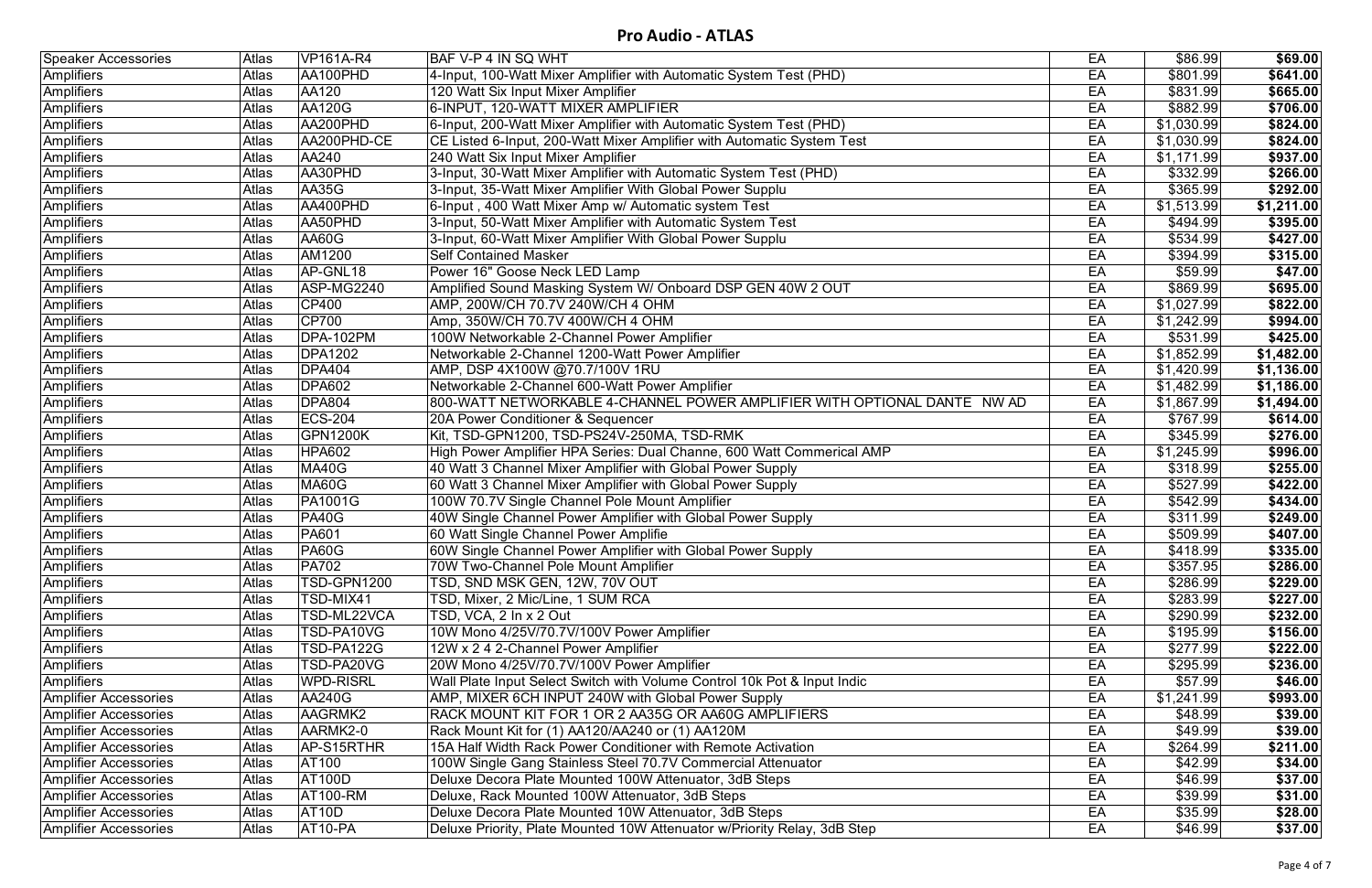| <b>Amplifier Accessories</b>              | <b>Atlas</b> | AT35D               | Deluxe Deco Plate Mounted 35W Attenuator, 3dB Steps,                     | EA | \$42.99    | \$34.00    |
|-------------------------------------------|--------------|---------------------|--------------------------------------------------------------------------|----|------------|------------|
| <b>Amplifier Accessories</b>              | Atlas        | AT35-RM             | Deluxe, Rack Mounted 35W Attenuator, 3dB Steps                           | EA | \$35.99    | \$28.00    |
| <b>Amplifier Accessories</b>              | <b>Atlas</b> | CP700RRK            | CP700 Rear Rack Rail Mounting Kit                                        | EA | \$84.99    | \$67.00    |
| <b>Amplifier Accessories</b>              | Atlas        | <b>DAT35ST70</b>    | 70.7v, 35 watts, decora, white, ivory                                    | EA | \$95.99    | \$76.00    |
| <b>Amplifier Accessories</b>              | Atlas        | <b>DPA-AMIX</b>     | Analog Mixer Accessory Card for Use with DPA2402/DPA1202/DPA602          | EA | \$407.99   | \$326.00   |
| <b>Amplifier Accessories</b>              | Atlas        | DPA-DAC4            | Dante Enabled Accessory Card for Use with DPA2402/DPA1202/DPA602         | EA | \$607.99]  | \$486.00   |
| <b>Amplifier Accessories</b>              | Atlas        | $F-1$               | IR FLASHER, XANTECH                                                      | EA | \$22.99    | \$18.00    |
| <b>Amplifier Accessories</b>              | <b>Atlas</b> | <b>HPA1204</b>      | AMP, HI PWR 4X300W@70V 2RU                                               | EA | \$1,805.99 | \$1,444.00 |
| <b>Amplifier Accessories</b>              | <b>Atlas</b> | <b>HPA-DAC4</b>     | Dante Enabled Accessory Card for Use with HPA 4 Channel Amplifiers       | EA | \$595.99   | \$476.00   |
| <b>Amplifier Accessories</b>              | <b>Atlas</b> | <b>HT327</b>        | High-Quality Transformer 32W (70.7V)                                     | EA | \$91.99    | \$73.00    |
| <b>Amplifier Accessories</b>              | Atlas        | MUSICAVC-50Z        | MUSICA 50W IMP MATCH VC WHT/IVY/ALM                                      | EA | \$65.99    | \$52.00    |
| <b>Amplifier Accessories</b>              | Atlas        | PA702-RMK           | AMP, RACK MTG KIT PA702                                                  | EA | \$38.99    | \$31.00    |
| <b>Wired Microphones</b>                  | <b>Atlas</b> | <b>GN-19</b>        | 19" Flexible Gooseneck Chrome                                            | EA | \$22.99    | \$18.00    |
| Wired Microphone Accessories   Atlas      |              | AD <sub>14</sub> B  | EXTENSION TUBE 90 DEGREE ANGLE 5/8IN #27 THREAD CHROME                   | EA | \$29.99    | \$23.00    |
| Wired Microphone Accessories Atlas        |              | AD <sub>19</sub> B  | EXTENSION TUBE 45 DEGREE ANGLE 5/8IN #27 THREAD CHROME                   | EA | \$29.99    | \$23.00    |
| Wired Microphone Accessories   Atlas      |              | $AD-4B$             | 3/4 IN LONG 5/8IN #27 THREAD MALE COUPLING ADAPTER BRASS                 | EA | \$11.99    | \$9.00     |
| Wired Microphone Accessories Atlas        |              | AD-7B               | 3IN LONG TUBE 5/8IN #27 THREAD MALE ON BOTH ENDS                         | EA | \$11.99    | \$9.00     |
| Wired Microphone Accessories   Atlas      |              | AD-8B               | 6IN LONG TUBE 5/8IN #27 THREAD MALE ON BOTH ENDS                         | EA | \$13.99    | \$11.00    |
| <b>Wired Microphone Accessories Atlas</b> |              | <b>DS14</b>         | Desk Stand 1#BS Wishbone 3" Chr/E                                        | EA | \$53.99    | \$43.00    |
| Wired Microphone Accessories Atlas        |              | FB4-XLRF            | Microphone Outlet Floor Box                                              | EA | \$188.99   | \$151.00   |
| Wired Microphone Accessories   Atlas      |              | <b>GN-13</b>        | ACC MIC 13 IN G-NECK CHR                                                 | EA | \$18.99    | \$15.00    |
| Wired Microphone Accessories   Atlas      |              | $LO-2B$             | <b>Clip Mounting Lock-On Accessory</b>                                   | EA | \$31.99    | \$25.00    |
| Wired Microphone Accessories   Atlas      |              | LO-2BE              | Clip Mounting Lock-On Accessory Ebony                                    | EA | \$29.99    | \$23.00    |
| Wired Microphone Accessories Atlas        |              | <b>LR58C-25</b>     | REP (25) 5/8 IN LK RNG CHROME                                            | EA | \$77.99    | \$62.00    |
| Wired Microphone Accessories   Atlas      |              | <b>MS-10C</b>       | 35" to 63" Adjustable All-Purpose Mic Stand                              | EA | \$73.99    | \$59.00    |
| Wired Microphone Accessories   Atlas      |              | <b>MS-10CE</b>      | 35" to 63" Adjustable All-Purpose Mic Stand                              | EA | \$66.99    | \$53.00    |
| Wired Microphone Accessories Atlas        |              | <b>MS-12C</b>       | 35" to 63" Adjustable Low-Profile Mic Stand                              | EA | \$77.99    | \$62.00    |
| Wired Microphone Accessories Atlas        |              | <b>MS-12CE</b>      | 35" to 63" Adjustable Low-Profile Mic Stand                              | EA | \$70.99    | \$56.00    |
| Wired Microphone Accessories   Atlas      |              | <b>MS20</b>         | 37" to 66" Adjustable Heavy Duty Mic Stand                               | EA | \$161.99   | \$129.00   |
| Wired Microphone Accessories   Atlas      |              | MS20E               | 37" to 66" Adjustable Heavy Duty Mic Stand                               | EA | \$154.99   | \$123.00   |
| Wired Microphone Accessories Atlas        |              | MS25E               | 38" to 62" Adjustable Professional Mic Stand w/ Air Suspension           | EA | \$227.99   | \$182.00   |
| Wired Microphone Accessories   Atlas      |              | MS2XTAE             | MS-20/MS25 Microphone Stand Adapter, Ebony                               | EA | \$44.99    | \$35.00    |
| Wired Microphone Accessories Atlas        |              | MS43E               | Mic Stand, 3 Section Adjustable, Ebony, Straight                         | EA | \$176.99   | \$141.00   |
| Wired Microphone Accessories Atlas        |              | PB11XEB             | 16" to 24" Adjustable Mini Boom Ebony with 2 lb Counterweight            | EA | \$91.99    | \$73.00    |
| Wired Microphone Accessories Atlas        |              | PB <sub>15</sub> CH | 34" Fixed Length Boom Chrome with 2 lb Counterweight                     | EA | \$85.99    | \$68.00    |
| Wired Microphone Accessories Atlas        |              | PB21XEB             | Extendable Length 38.5" Boom Ebony with 2-Ib Counterweight               | EA | \$100.99   | \$80.00    |
| Wired Microphone Accessories Atlas        |              | SMS20BIR            | Stackable Heavy Dut Mic Stand with Isolation Ring                        | EA | \$164.99   | \$131.00   |
| Wired Microphone Accessories Atlas        |              | SMS2B               | Desktop Stackable Mic Stand 6" Ebony                                     | EA | \$43.99    | \$35.00    |
| Wired Microphone Accessories Atlas        |              | SMS5B               | Stackable Mic Stand with 10" Round Base                                  | EA | \$55.99    | \$44.00    |
| <b>Wired Microphone Accessories Atlas</b> |              | T3664               | PLATINUM DESIGN SERIES 64IN TRIPOD MIC STAND                             | EA | \$97.99    | \$78.00    |
| Wired Microphone Accessories Atlas        |              | TB1930              | Platinum Design Series 30" Tripod and Boom Kit                           | EA | \$144.99   | \$115.00   |
| Wired Microphone Accessories Atlas        |              | TB3664              | PLATINUM DESIGN SERIES 64IN TRIPOD MIC STAND AND BOOM KIT                | EA | \$153.99   | \$123.00   |
| <b>Wireless Microphones</b>               | Atlas        | AL-LM               | Lapel Mic for Use with Atlas Learn Wireless Transmitters                 | EA | \$84.99    | \$67.00    |
| <b>Wireless Microphones</b>               | <b>Atlas</b> | FLOCK2-1            | AL, KIT, 1MYNA/MAG, 1MYNA/MAG NEST, 1IRDS, AL2430                        | EA | \$1,808.99 | \$1,447.00 |
| <b>Wireless Microphones</b>               | Atlas        | FM250-70            | 250W Amp Module 70V, Use with F6                                         | EA | \$311.99   | \$249.00   |
| <b>Wireless Microphones</b>               | <b>Atlas</b> | IED550CS-H          | Programmable Touch Screen Digital Communication Station w/ hand held mic | EA | \$6,258.99 | \$5,007.00 |
| Wireless Microphone Access.               | Atlas        | SSA7                | Microphone Input Module- Balanced- 200 Ohm Lo/Hi-Cut Filters- Female XLR | EA | \$42.99    | \$34.00    |
| Wireless Microphone Access.               | Atlas        | <b>TSD-DCPDV</b>    | TSD, Power Distro, 6 Out, 5-24DC VAR                                     | EA | \$111.99   | \$89.00    |
|                                           |              |                     |                                                                          |    |            |            |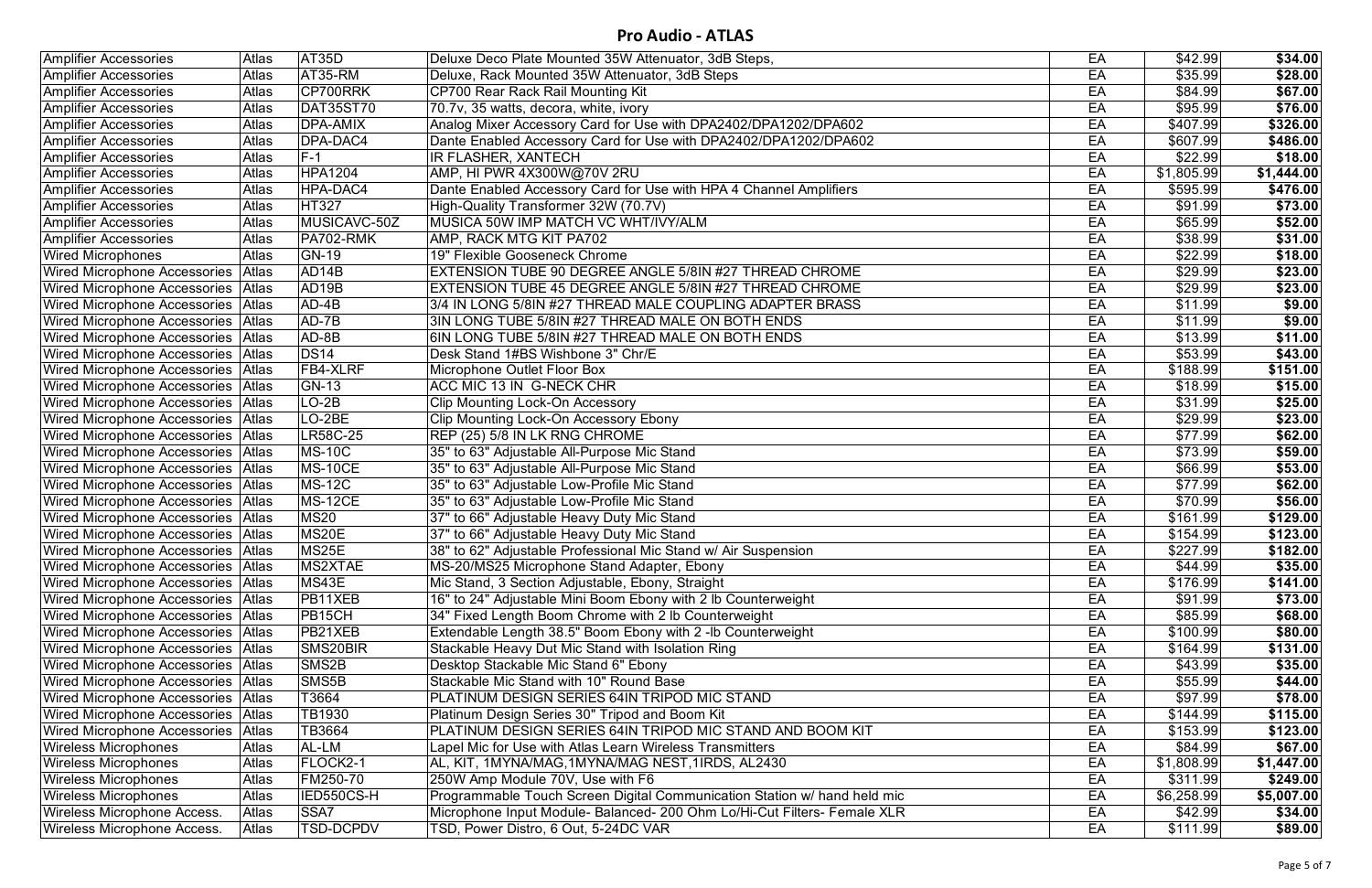| Processors, DIs & Interfaces | Atlas        | ASP-MG24           | Sound Masking Processor / Speaker Controller                             | EA | \$1,486.99 | \$1,189.00              |
|------------------------------|--------------|--------------------|--------------------------------------------------------------------------|----|------------|-------------------------|
| Processors, DIs & Interfaces | <b>Atlas</b> | <b>BB-1616</b>     | BlueBridge® 16 Input x 16 Output DSP Audio Processor                     | EA | \$5,146.99 | \$4,117.00              |
| Processors, DIs & Interfaces | <b>Atlas</b> | <b>BB-168</b>      | BlueBridge 16 Input x 8 Output DSP Audio Processor                       | EA | \$4,621.99 | \$3,697.00              |
| Processors, DIs & Interfaces | Atlas        | <b>BB-88</b>       | 8 Input x 8 Output DSP Audio Processor                                   | EA | \$3,393.99 | \$2,715.00              |
| Processors, DIs & Interfaces | Atlas        | BB-EB1616DT        | BlueBridge Expansion I/O Box with Dante                                  | EA | \$3,652.99 | \$2,922.00              |
| Processors, DIs & Interfaces | Atlas        | <b>BBWP-S4B</b>    | BlueBridge® 16 Input x 16 Output DSP Audio Processor                     | EA | \$636.99   | \$509.00                |
| Processors, DIs & Interfaces | Atlas        | <b>DSP2210</b>     | Digital Sound Masking Processor and Amplifier                            | EA | \$2,286.99 | $\overline{\$1,829.00}$ |
| Processors, DIs & Interfaces | Atlas        | <b>DSP2212</b>     | Digital Networkable Sound Masking Processor and 2-Channel Amplifier      | EA | \$2,638.99 | \$2,111.00              |
| Processors, DIs & Interfaces | Atlas        | M2000-LP           | Dual 2" x 4" Sound Masking Spkr System w/70.7V-4W Transformer & Low Pro  | EA | \$133.99   | \$107.00                |
| Processors, DIs & Interfaces | <b>Atlas</b> | ZC2PRO+            | Dual Single Output PoE+ IP Addressable IP-to-Analog Gateways W/ RckMt Kt | EA | \$2,019.99 | \$1,615.00              |
| Mixers & Zone Processors     | <b>Atlas</b> | <b>IPS-ZC4</b>     | IP-TO-ANALOG FOUR ZONE POE GATEWAY                                       | EA | \$1,035.99 | \$828.00                |
| Mixers & Zone Processors     | <b>Atlas</b> | TSD-MIX31RL        | 3 x 1 Mic/Line Mixer                                                     | EA | \$283.99   | \$227.00                |
| Mixers & Zone Processors     | Atlas        | TSD-MIX42RT        | 4x2 Mic/Line Mixer with Priority Sense and Remote Control                | EA | \$443.99   | \$355.00                |
| <b>Mixer Accessories</b>     | <b>Atlas</b> | WTSD-MIX31K        | INDOOR/OUTDOOR ANALOG WALL 3X1 MIC/LINE/BT/AUX MIXER W/OPTIONAL DANTE    | EA | \$286.99   | \$229.00                |
| Telephone & Paging           | <b>Atlas</b> | AA-PPRC            | Priority paging remote controller                                        | EA | \$314.99   | \$251.00                |
| Telephone & Paging           | Atlas        | HLE/MLE-32         | UL Listed Explosion-Proof 16.5 inch Diameter Horn                        | EA | \$225.99   | \$180.00                |
| Telephone & Paging           | Atlas        | HLE-1T             | UL Listed Explosion-Proof Driver 60W with 70.7V Transforme               | EA | \$549.99   | \$439.00                |
| Telephone & Paging           | Atlas        | $Z4-B$             | 4 Zone High Definition Acoustical system                                 | EA | \$2,127.99 | \$1,702.00              |
| Telephone & Paging           | Atlas        | <b>ZSERIES-RMK</b> | Rack Mount Kit for Z2 and Z4                                             | EA | \$97.99    | \$78.00                 |
| Cases & Bags                 | Atlas        | AAVCC-5            | 5 pc Security cover kit for all AA and PA series amplifiers              | EA | \$12.99    | \$10.00                 |
| Accessories                  | <b>Atlas</b> | 124-18             | Stand-Alone Floor Rack with Fixed Rails 18.5 inch Deep, 24RU             | EA | \$670.99   | \$536.00                |
| Accessories                  | Atlas        | <b>161SES</b>      | SURFACE STAINLESS STEEL ENCLOSURE FOR VP161                              | EA | \$167.99   | \$134.00                |
| Accessories                  | Atlas        | 164-8A             | Deluxe Steel Baffle 8" - White                                           | EA | \$63.99    | \$51.00                 |
| Accessories                  | Atlas        | 180-2              | Channel Support Mounting Rails 23.75" (Pair)                             | EA | \$13.99    | \$11.00                 |
| Accessories                  | <b>Atlas</b> | $51-4$             | <b>Economical Steel Baffle 4"</b>                                        | EA | \$15.99    | \$12.00                 |
| Accessories                  | Atlas        | 60-8A              | General Purpose 8" Aluminum Baffle                                       | EA | \$26.99    | \$21.00                 |
| Accessories                  | Atlas        | $62 - 8$           | General Purpose 8" Steel Baffle White                                    | EA | \$17.99    | \$14.00                 |
| Accessories                  | Atlas        | AARMK2-5           | Rack Mount kit for 1 or 2 AA35, AA60, PA601, AA30HPD, AA50PHD, AA100PHD  | EA | \$56.99    | \$45.00                 |
| Accessories                  | Atlas        | AA-YSUM            | Passive Summing Cable for AA Series Amplifiers (5.5mm Phoenix Connector) | EA | \$56.99    | \$45.00                 |
| Accessories                  | Atlas        | AD14BE             | <b>EXTENSION TUBE 90 DEGREE ANGLE TUBE</b>                               | EA | \$26.99    | \$21.00                 |
| Accessories                  | Atlas        | $A-R$              | Adapter Ring for recessed Mounting of Voice/Tone loadspeaker             | EA | \$45.99    | \$36.00                 |
| Accessories                  | <b>Atlas</b> | AS2XLR-15M         | XLR Cable (15 meters)                                                    | EA | \$34.99    | \$27.00                 |
| Accessories                  | <b>Atlas</b> | AS-WMA24-23        | WMA24-23 24RU Swivel Wall Cabinet w/ Adjustable Rails 23.5" Depth        | EA | \$985.99   | \$788.00                |
| Accessories                  | <b>Atlas</b> | DT12-2X2ADP        | 2'x2' lay in Loudspeaker Adapter Kit                                     | EA | \$153.98   | \$123.00                |
| Accessories                  | <b>Atlas</b> | ECM-20M            | 20A AC Power Conditioner and Spike Suppressor                            | EA | \$217.99   | \$174.00                |
| Accessories                  | Atlas        | ECM-RACEWY3        | Electrical Housing for up to 3 Atlas Power ECM Modules                   | EA | \$143.99   | \$115.00                |
| Accessories                  | Atlas        | EZ96-4             | EZ Mount Flanged Enclosure for 4" Loudspeaker                            | EA | \$28.99    | \$23.00                 |
| Accessories                  | Atlas        | FAP82-TR           | <b>New Construction Mount Ring</b>                                       | EA | \$41.99    | \$33.00                 |
| Accessories                  | <b>Atlas</b> | GN-6               | 6" Flexible Gooseneck Chrome                                             | EA | \$13.99    | \$11.00                 |
| Accessories                  | Atlas        | HPA-DAC2           | Dante Enabled Accessory Cord for use with HPA Amplifiers                 | EA | \$558.99   | \$447.00                |
| Accessories                  | <b>Atlas</b> | <b>HX25-2</b>      | Double Gang S/S Plate; Dial Scale Stamped and Paint Filled               | EA | \$23.99    | \$19.00                 |
| Accessories                  | Atlas        | M2000-SM           | SPK MSK Window SQ 70V T72 XFMR                                           | EA | \$111.99   | \$89.00                 |
| Accessories                  | <b>Atlas</b> | MLE-1T             | UL Listed Explosion-Proof Driver 30 W, 70.7V Transformer                 | EA | \$435.99   | \$348.00                |
| Accessories                  | <b>Atlas</b> | MPFD24-3           | 3" Deep Micro Perf Door for WMA, 100, and 200 Series Racks 24RU          | EA | \$436.99   | \$349.00                |
| Accessories                  | Atlas        | MUSICAVC-100Z      | Musica 100W Volume Control                                               | EA | \$73.99    | \$59.00                 |
| Accessories                  | Atlas        | PB15EB             | Fixed Length Boom Ebony 2 Lb Countreweight. (Order in multiples of 4)    | EA | \$77.99    | \$62.00                 |
| Accessories                  | Atlas        | <b>PPR5</b>        | 9" 5 RU Recessed Vent Rack Panel                                         | EA | \$54.99    | \$43.00                 |
| Accessories                  | Atlas        | <b>RPS24-05</b>    | POWER SUPPLY 1/2 AMP                                                     | EA | \$226.95   | \$181.00                |
|                              |              |                    |                                                                          |    |            |                         |